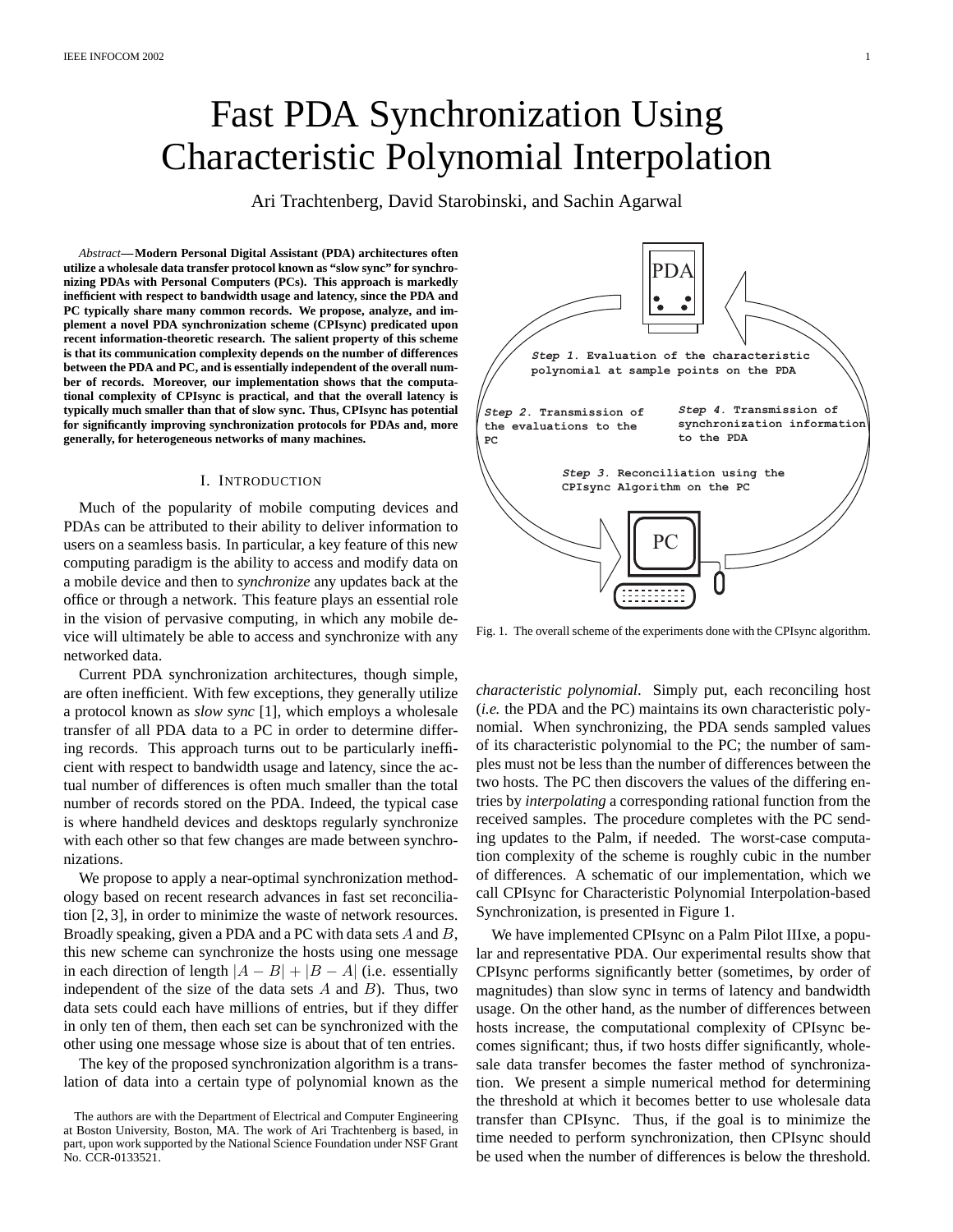Otherwise, slow sync should be used. Note that the value of the threshold is typically quite large, making CPIsync the protocol of choice for many synchronization applications.

Another complication of CPIsync is that it requires a good *a priori* bound on the number of differences between two synchronizing sets. We describe two practical approaches for determining such a bound. In the first case, we propose a simple method that performs well for the synchronization of a small number of hosts (e.g. a PDA with two different PCs, one at work and one at home). In the second case, we make use of a probabilistic technique from [2] for testing the correctness of a guessed upper bound. If one guess turns out to be incorrect, then it can be modified in a second attempted synchronization, and so forth. The error of this probabilistic technique can be made arbitrarily small. We also show that the communication and time used by this scheme can be maintained within a small multiplicative constant of the communication and time needed for the optimal case where the number of differences between two hosts is known.

This paper is organized as follows. In the next section we begin with a review of the synchronization techniques currently used in the Palm OS computing platform and indicate their limitations. Thereafter, in Section III we establish the foundations of CPIsync, which are based on the theoretical results of [2]. Section IV provides technical details of our specific implementation of CPIsync on a Palm Pilot IIIxe. We also present experimental results for the case where a tight bound on the number of differences is known *a priori*. In Section V, we describe and evaluate the performance of a probabilistic technique that is used when a tight bound on the number of differences is not known *a priori*. We then discuss related work in Section VI and conclusions in Section VII.

# II. BACKGROUND: THE PALM SYNCHRONIZATION PROTOCOL

In order to clearly and concretely explain the types of performance issues addressed in this paper, we describe next how data synchronization is implemented in the Palm OS architecture, one of the leading and state-of-the-art mobile computing platforms.

The Palm synchronization protocol, known as HotSync, relies on metadata that is maintained on both the handheld device and a desktop. The metadata consist of databases (Palm DBs) which contain information on the data records. A Palm DB is separately implemented for each application: there is one Palm DB for "Date Book" data records, another for "To Do" data records, and so forth. For each data record, the Palm DB maintains: a unique record identifier, a pointer to the record's memory location, and status flags. The status flags remain clear only if the data record has not been modified since the last synchronization event. Otherwise the status flags indicate the new status of the record (*i.e.* modified, deleted, etc.).

The Palm HotSync protocol operates in either one of the following two modes: *fast sync* or *slow sync*. If the PDA device synchronizes with the same desktop as it did last, then the fast sync mode is selected. In this case, the device uploads to the desktop only those records whose Palm DB status flags have been set. The desktop then uses its synchronization logic to reconcile the device's changes with its own. The synchronization



Fig. 2. The two modes of the Palm HotSync protocol. In the "slow sync" all the data is transferred. In the "fast sync" only modified entries are transferred between the two databases.



Fig. 3. A comparison of the communication complexities of slow sync and fast sync.

logic may differ from one application to another and is implemented by so-called *conduits*. The synchronization process concludes by resetting all the status flags on both the device and the desktop. A copy of the local database is also saved as a backup, in case the next synchronization will be performed in slow sync mode.

If the fast sync conditions are not met, then a slow sync is performed. Thus, a slow sync is performed whenever the handheld device synchronized last with a different desktop, as might happen if one alternates synchronization with one computer at home and another at work. In such cases, the status flags do not reliably convey the differences between the synchronizing systems and, instead, the handheld device sends *all* of its data records to the desktop. Using its backup copy, the desktop determines which data records have been added, changed or deleted and completes the synchronization as in the fast sync case. An illustration of the fast sync and slow sync operation modes is given in Figure 2.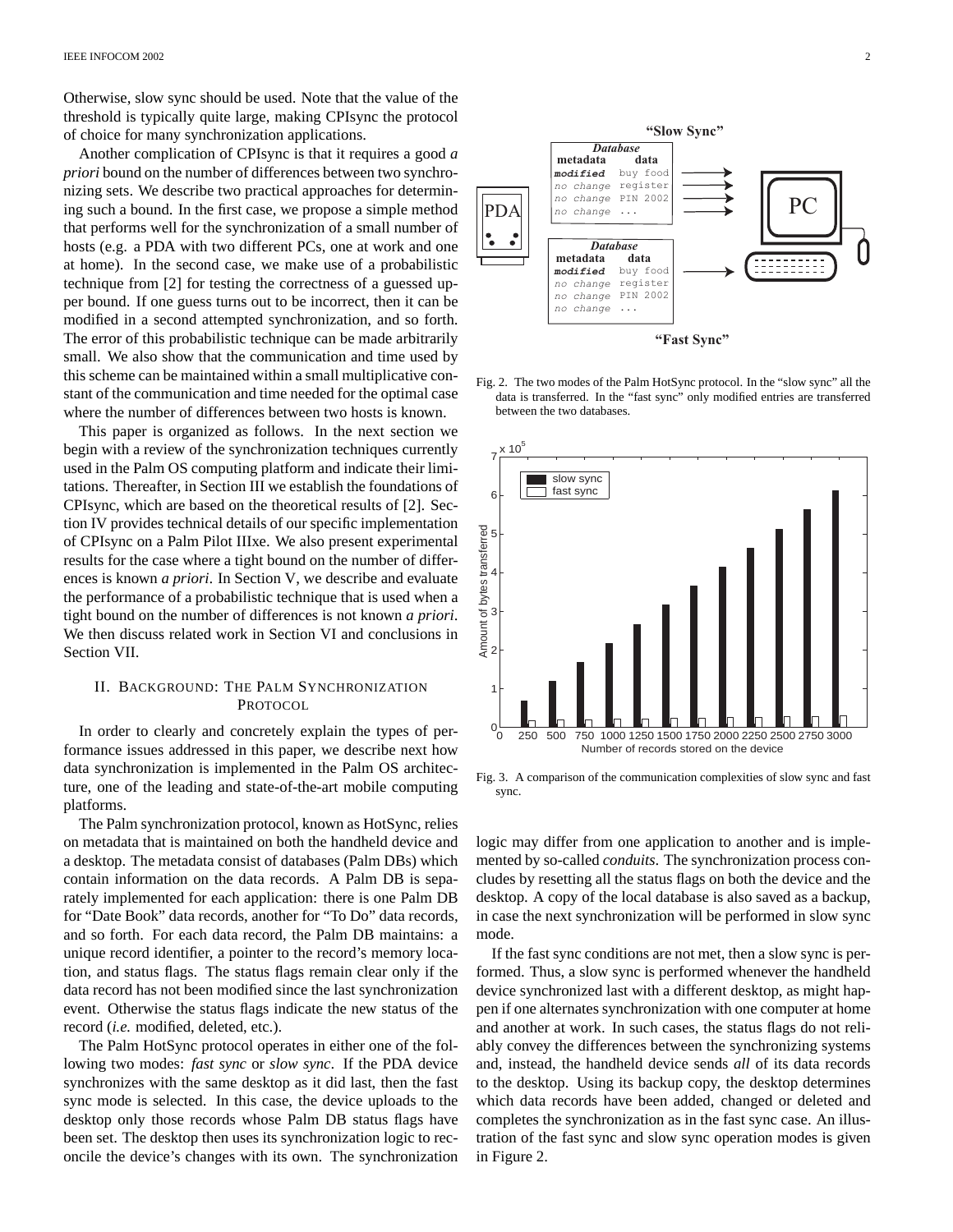

Fig. 4. A comparison of the time complexities of slow sync and fast sync.

It turns out that slow syncs are significantly less efficient than fast syncs, especially with respect to latency and use of bandwidth. In particular, the amount of communication and latency of slow syncs increase with the number of records stored in the device, independently of the number of differing records. Figures 3 and 4 illustrates this phenomenon on a Palm IIIxe PDA, as measured by a demo version of the Frontline Test Equipment software [4]. Specifically, these figures show the number of bytes transferred and the amount of time expended during similar slow sync and fast sync events. Our measurements are repeated with an increasing number of records on the device, but a fixed number of differences (*i.e.* ten); the records are all of the same size. In Figure 4 we see that the time needed to complete a slow sync grows roughly linearly with the number of records stored in the device, whereas for fast sync it remains almost constant. For the case of 3000 records, the duration of slow syncs exceeds 2 minutes, about 15 times longer than fast syncs. In fact, slow sync can require as long as 20 minutes for large, but practical, database sizes.

Figures 3 and 4 clearly show that slow syncs do not scale well with the amount of information stored on a device. Thus, the Palm synchronization model generally works well only in simple settings where users possess a single handheld device that synchronizes most of the time with the same desktop. However, this model fails in the increasingly common scenario where large amounts of data are synchronized among multiple PDAs, laptops, and desktops.

A seemingly plausible solution to this problem is to use timestamps or version control to aid in discovering what data elements a given host is missing. Unfortunately, the use of timestamps for synchronization can also result in inefficient communication, as depicted in Figure 5. In addition, timestamp protocols require each host to maintain information about each other host in the network, which does not scale well to multiple hosts and adapts poorly to a dynamic network in which hosts enter and leave regularly.

In summary, the key challenge to efficient PDA synchroniza-

tion is a synchronization protocol whose communication complexity depends only on the number of differences between synchronizing systems, even when the conditions for a fast sync do not hold. In the next section, we present a family of such protocols based on characteristic polynomial interpolation.

# III. CHARACTERISTIC POLYNOMIAL INTERPOLATION-BASED SYNCHRONIZATION

We formalize the problem of synchronizing two hosts' data as follows: given a pair of hosts  $A$  and  $B$ , each with a set of b-bit integers, how can each host determine the symmetric difference of the two sets (*i.e.* those integers held by A but not  $B$ , or held by  $B$  but not  $A$ ) using a minimal amount of communication. Within this context, only the contents of the sets is important, but not their actual organization. Note also that the synchronized integers can generically encode all types of data. In [2] this formalization is called the *set reconciliation* problem. Natural examples of set reconciliation include synchronization of bibliographic data [5], resource availability [6, 7], data within gossip protocols [8, 9], or memos and address books. On the other hand, synchronization of edited text is not an example of set reconciliation because the structure of data in a file encodes information; for example, a file containing the string "a b c" is not the same as a file containing the string "c b a".

The set reconciliation problem is intimately linked to design questions in coding theory and graph theory [10, 11] from which several solutions exist. The following solution, which we have implemented on a PDA as described in Section IV, requires a nearly minimal communication complexity and operates with a reasonable computational complexity.

#### *A. Deterministic scheme with a known upper bound*

The key to the set reconciliation algorithm of Minsky, Trachtenberg, and Zippel [2, 3] is a translation of data sets into polynomials designed specifically for efficient reconciliation. To this end, [2] makes use of a characteristic polynomial  $\chi_S(Z)$  of a set  $S = \{x_1, x_2, \ldots, x_n\}$ , defined to be:

$$
\chi_S(Z) = (Z - x_1)(Z - x_2)(Z - x_3) \cdots (Z - x_n). \tag{1}
$$

If we define the sets of missing integers  $\Delta_A = S_A - S_B$ and symmetrically  $\Delta_B = S_B - S_A$ , then the following equality holds

$$
f(z) = \frac{\chi_{S_A}(z)}{\chi_{S_B}(z)} = \frac{\chi_{\Delta_A}(z)}{\chi_{\Delta_B}(z)}
$$



Fig. 5. Inefficiency of timestamps. Hosts  $B$  and  $C$  first synchronize so that each has item 3 (left figure). Thereafter hosts  $B$  and  $C$  independently synchronize with host  $A$ , noting the addition of items  $1, 2, 4$ , and  $5$ . When hosts B and C then re-synchronize, modification records require transmission of eight differences, marked in bold, whereas, in fact, there are none.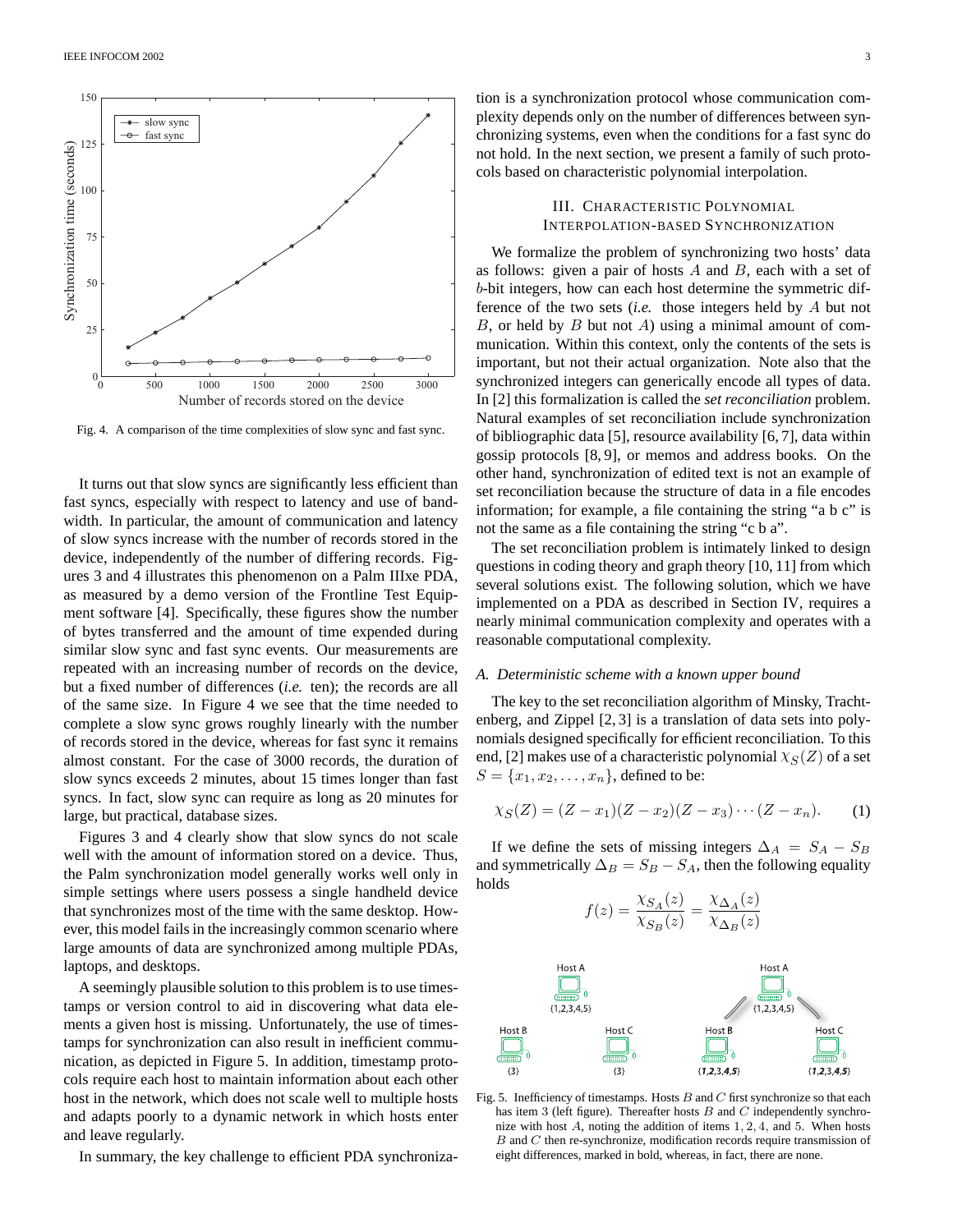**Protocol 1** Set reconciliation with a known upper bound  $\overline{m}$  on the number of differences  $m$ . [3]

1. Hosts A and B evaluate  $\chi_{S_A}(z)$  and  $\chi_{S_B}(z)$  respectively at the same  $\overline{m}$  sample points  $z_i$ ,  $1 \leq i \leq \overline{m}$ .

2. Host B sends to host A its evaluations  $\chi_{S_B}(z_i)$ ,  $1 \leq i \leq m$ . 3. The evaluation are combined at host  $A$  to compute the value of  $\chi_{S_A}(z_i)/\chi_{S_B}(z_i) = f(z_i)$  at each of the sample points  $z_i$ . The points  $(z_i, f(z_i))$  are interpolated by solving a generalized Vandermonde system of equations [2] to reconstruct the coefficients of the rational function

$$
f(z) = \chi_{\Delta_A}(z) / \chi_{\Delta_B}(z).
$$

4. The zeroes of  $\chi_{\Delta_A}(z)$  and  $\chi_{\Delta_B}(z)$  are determined; they are precisely the elements of  $\Delta_A$  and  $\Delta_B$  respectively.

because all common factors cancel out. Although the degrees of  $\chi_{S_A}(z)$  and  $\chi_{S_B}(z)$  may be very large, the degrees of the numerator and denominator of the (reduced) rational function  $\chi_{\Delta_A}(z)$  $\frac{\partial \langle \Delta A | \Delta \rangle}{\partial \langle \Delta B | \Delta \rangle}$  may be quite small. Thus, a relatively small number of sample points  $(z_i, f(z_i))$  completely determine the rational function  $f(z)$ . Moreover, the size of  $f(z)$  may be kept small and bounded by performing all arithmetic in an appropriately sized finite field.

The approach in [2] may thus be reduced conceptually to three fundamental steps, described in Protocol 1. This protocol assumes that an upper bound  $\overline{m}$  on the number of differences m between two hosts is known *a priori* by both hosts. Section III-B describes an efficient, probabilistic, solution for the case when a tight bound  $\overline{m}$  is not known.

A straightforward implementation of this algorithm requires expected computational time cubic in the size of the bound  $\overline{m}$ and linear in the size of the sets  $S_A$  and  $S_B$ . However, in practice an efficient implementation can amortize much of the computational complexity. For example, hosts  $A$  and  $B$  can easily maintain their characteristic polynomial evaluations incrementally as data is added or deleted from their sets.

Overall, the algorithm in [2] communicates  $\overline{m}$  computed samples from host A to B in order to reconcile at most  $\overline{m}$  differences between the two sets; to complete the reconciliation, host  $B$  then sends back the  $\overline{m}$  computed differences to A giving a total communication of  $2\overline{m}$  integers. The only part of the communication complexity of Protocol 1 that depends on the set size is the representation of an integer, whose size is logarithmically related to the sizes of the sets being reconciled.

Thus, hosts  $A$  and  $B$  could each have millions of integers, but if the symmetric difference of their sets was at most ten then at most ten samples would have to be transmitted in each direction to perform reconciliation, rather than the millions of integers that would be transmitted in a trivial set transfer. Furthermore, this protocol does not require interactivity, meaning, for example, that host A could make his computed sample points available on the web; anyone else can then determine  $A$ 's set simply by downloading these computed values, without requiring any computation from A. Example 1 demonstrates the protocol on two specific sets.

**Example 1** A simple example of the interpolation-based synchronization protocol.

Consider the sets  $S_A = \{1, 2, 4, 16, 21\}$  and  $S_B = \{1, 2, 6, 21\}$ stored as 5-bit integers at hosts  $A$  and  $B$  respectively. We treat the members of  $S_A$  and  $S_B$  as members of a sufficiently large finite field (*i.e.*  $\mathbb{F}_{71}$  in this case) so as to constrain the size of characteristic polynomial evaluations [2]. Assume an upper bound of  $\overline{m} = 4$  on the size of the symmetric difference between  $S_A$ and  $S_B$ .

The characteristic polynomials for  $A$  and  $B$  are:

$$
\chi_{S_A}(z) = (z - 1) \cdot (z - 2) \cdot (z - 4) \cdot (z - 16) \cdot (z - 21),
$$
  
\n
$$
\chi_{S_B}(z) = (z - 1) \cdot (z - 2) \cdot (z - 6) \cdot (z - 21).
$$

The following table shows evaluation points, the corresponding characterstic polynomial values, and the ratio between the these values. All calculations are done over  $\mathbb{F}_{71}$ .

| $\chi_{S_A}(z)$         | 69 |    |        |
|-------------------------|----|----|--------|
| $\chi_{S_B}(z)$         |    | 60 | $45\,$ |
| (z)<br>$\boldsymbol{z}$ | 69 |    |        |

Host  $B$  sends its evaluations to host  $A$ , who can now interpolate the following rational function from the evaluated sample points:

$$
f(z) = \chi_{S_A}(z) / \chi_{S_B}(z) = \frac{z^2 + 51z + 64}{z + 65}
$$

The zeros of the numerator and denominator are  $\{4, 16\}$  and  $\{6\}$ respectively, which are exactly equal to  $\Delta_A$  and  $\Delta_B$ .

Protocol 1 provides an efficient solution to the set reconciliation problem when the number of differences between two hosts (*i.e.* m) is known or tightly bounded. In many practical applications, however, a good bound is not known *a priori*. The following section describes a probabilistic technique for dealing with such cases.

## *B. Probabilistic scheme with an unknown upper bound*

An information theoretic analysis [11] shows that if neither a distribution nor a non-trivial bound  $\overline{m}$  is known on the differences between two host sets, then no deterministic scheme can do better than *slow sync*. However, with arbitrarily high probability, a probabilistic scheme can do much better. Specifically, the scheme in [2] suggests guessing such a bound  $\overline{m}$  and subsequently verifying if the guess was correct. If the guessed value for  $\overline{m}$  turns out to be wrong, then it can be improved iteratively until a correct value is reached.

Thus, in this case, we may use the following scheme to synchronize: First, hosts A and B guess an upper bound  $\overline{m}$  and perform Protocol 1 with this bound, resulting in host A computing a rational function  $f(z)$ . If the function  $f(z)$  corresponds to the differences between the two host sets, that is if

$$
\tilde{f}(z) = \frac{\chi_{S_A}(z)}{\chi_{S_B}(z)},\tag{2}
$$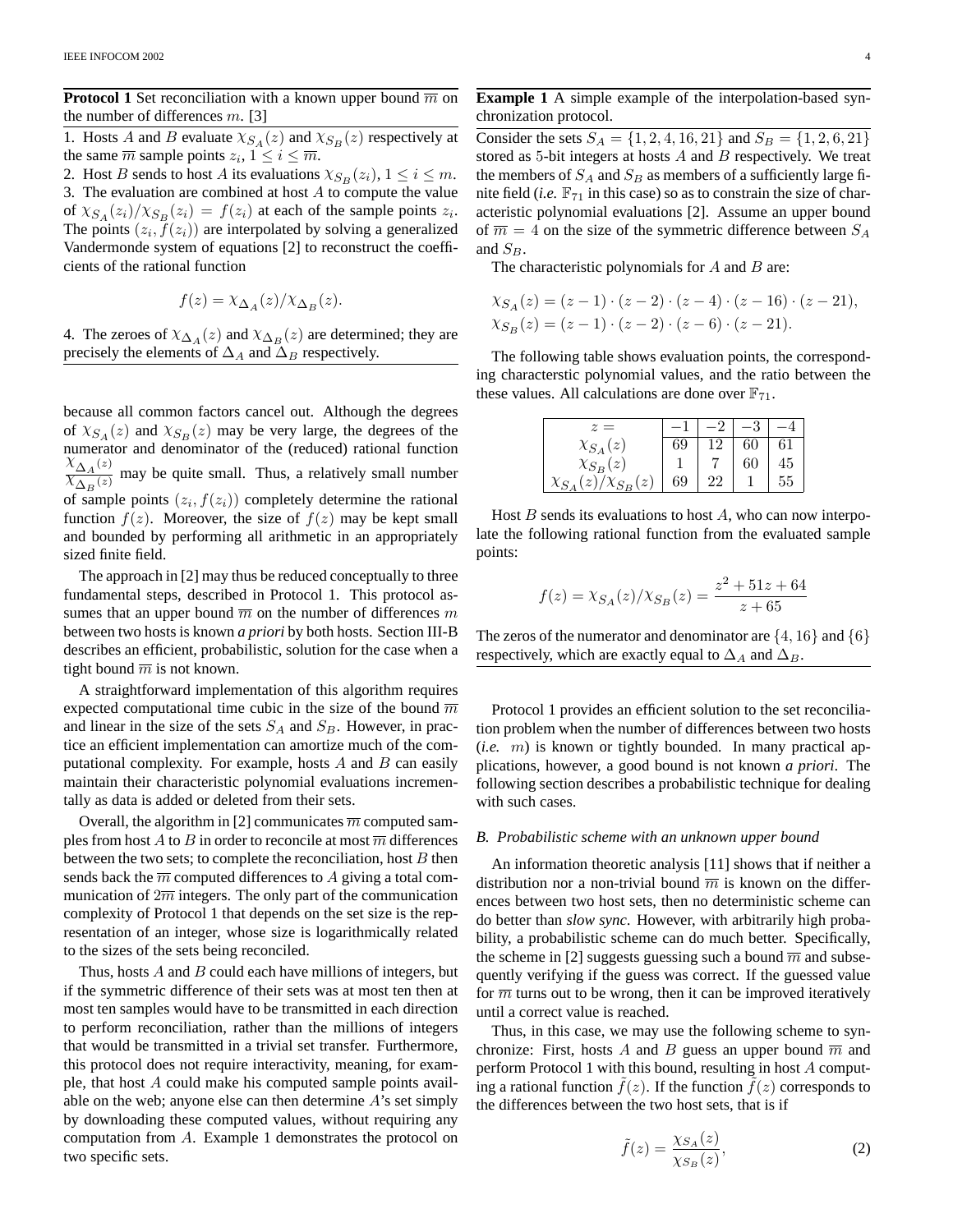**Example 2** An example of reconciliation when no bound  $\overline{m}$  is known on the number of differences between two sets. Consider using and incorrect bound  $\overline{m} = 1$  in Example 1. In

this case, host B receives the evaluation  $\chi_{S_A}(-1) = 69$  from host A, and compares it to its own evaluation  $\chi_{S_B}(-1) = 1$  to interpolate the polynomial

$$
\tilde{f}(z) = \frac{z + 70}{1} \tag{3}
$$

as a guess of the differences between the two hosts.

To check the validity of  $(3)$ , host B then requests evaluations of A's polynomial at two random points,  $r_0 = 38$  and  $r_1 = 51$ . Host A sends the corresponding values  $\chi_{S_A}(r_0) = 23$ and  $\chi_{r_1}(51) = 53$ , which B divides by its own evaluations  $\chi_{S_B}(r_0) = 38$  and  $\chi_{S_B}(r_1) = 36$  to get the two verification points  $f(r_0) = 66$  and  $f(r_1) = 35$ . Since the guessed function  $\tilde{f}(z)$  in (3) does not agree at these two verification points, host B knows that the initial bound must have been incorrect. Host B may thus update its bound to  $\overline{m} = 3$  and repeat the process.

then computing the zeroes of  $f(z)$  will determine precisely the mutual difference between the two sets.

To check whether Equation (2) holds, host  $B$  chooses  $k$  random sample points  $r_i$ , and sends their evaluations  $\chi_{S_B}(r_i)$  to host A, who uses these values to compute evaluations

$$
f(r_i) = \frac{\chi_{S_A}(r_i)}{\chi_{S_B}(r_i)}.
$$

By comparing  $\tilde{f}(r_i)$  and  $f(r_i)$ , host A can assess whether Equation (2) has been satisfied. If the equation is not satisfied, then the procedure can be repeated with a different bound  $\overline{m}$ . Example 2 demonstrates this procedure.

In general, the two hosts keep guess  $\overline{m}$  until the resulting polynomials agree in all  $k$  random sample points. A precise probabilistic analysis in [2] shows that such an agreement corresponds to a probability of error

$$
\epsilon \le m \left[ \frac{|S_A| + |S_B| - 1}{2^b} \right]^k. \tag{4}
$$

Manipulating equation 4 and using the trivial upper bound  $m \leq$  $|S_A| + |S_B|$ , we see that one needs an agreement of

$$
k \ge \left\lceil \log_{\rho} \left( \frac{\epsilon}{|S_A| + |S_B|} \right) \right\rceil \tag{5}
$$

samples (where  $\rho = \frac{|S_A| + |S_B| - 1}{2b}$ ) to get a probability of error<br>at most  $\epsilon$  for the whole protocol. Thus, for example, reconciling at most  $\epsilon$  for the whole protocol. Thus, for example, reconciling host sets of one million 64-bit integers with error probability  $\epsilon = 10^{-20}$  would require agreement of  $k = 2$  random samples.

We show in Section V-A that this verification protocol requires the transmission of at most  $m + k$  samples and one random number seed (for generating random sample points) to reconcile two sets; the value  $k$  is determined by the desired probability of error  $\epsilon$  according to Equation 5. Thus, though the verification protocol will require more rounds of communication for synchronization than the deterministic Protocol 1, it will not require transmission of significantly more bits of communication.

We next show that the computational overhead of this probabilistic protocol is also not large.

# IV. PDA IMPLEMENTATION

To demonstrate the practicality and effectiveness of our synchronization approach, we have implemented the CPIsync algorithm that was introduced in the previous sections on a real handheld device, that is, a Palm Pilot IIIxe Personal Digital Assistant.

Our program emulates the operation of a memo pad and provides a convenient testbed for evaluating the new synchronization protocol. Moreover, the successful implementation of this protocol on the computationally and communicationally limited Palm device suggests that the same can be done for more complicated, heterogeneous networks of many machines.

In this section, we describe our implementation and provide some experimental results for the specific case where the number of the differences, m, between the PDA and PC databases is either known or tightly bounded by  $\overline{m}$  *a priori*. We show in Section IV-B how such a bound can be determined in many practical situations. In general, however, the tightness of the bound cannot be guaranteed, and it is much more efficient to employ the probabilistic scheme introduced in Section III-B. We describe an implementation of this more general scheme in Section V and show that its performance is close to the performance of a protocol that knows m *a priori*.

# *A. Experimental environment*

**Platform:** Our experiments were performed on a Palm Pilot IIIxe with a 16-bit Motorola Dragonball processor and 8MB of RAM. The Palm was connected via a serial link to a Pentium III class machine with 512 MB of RAM.

**Model:** Our specific implementation of CPIsync emulates a memo pad application. As data is entered on the Palm, evaluations of the characteristic polynomial (described in Section III) are updated at designated sample points. Upon a request for synchronization, the Palm sends  $\overline{m}$  of these evaluations to the desktop, corresponding to the presumed maximum number of differences between the data on the two machines. The desktop compares these evaluations to its own evaluations and determines the differences between the two machines, as described in Protocol 1. We compare CPIsync to an emulation of slow sync, which upon synchronization, sends all the Palm data to the desktop, and uses this information to determine the differences.

We do not address issues about which specific data to keep at the end of the synchronization cycle, but several techniques from the database literature may be adapted [12]. We also avoid issues of hashing by restricting entries to 15-bit integers. We note that, in practice, the hashing operation needs to be performed only once per entry, at the time that the entry is added to the data set; thus the complexity of hashing is not a bottleneck for synchronization. By restricting entries to 15 bits, we also avoid issues of multiple-precision arithmetic on the Palm, which can be easily solved by using the Chinese Remainder Theorem [13] to split arithmetic in large finite fields into arithmetic in several single-precision finite fields.

Finite field arithmetic is performed with Victor Shoup's Number Theory Library [14] and data is transferred in the Palm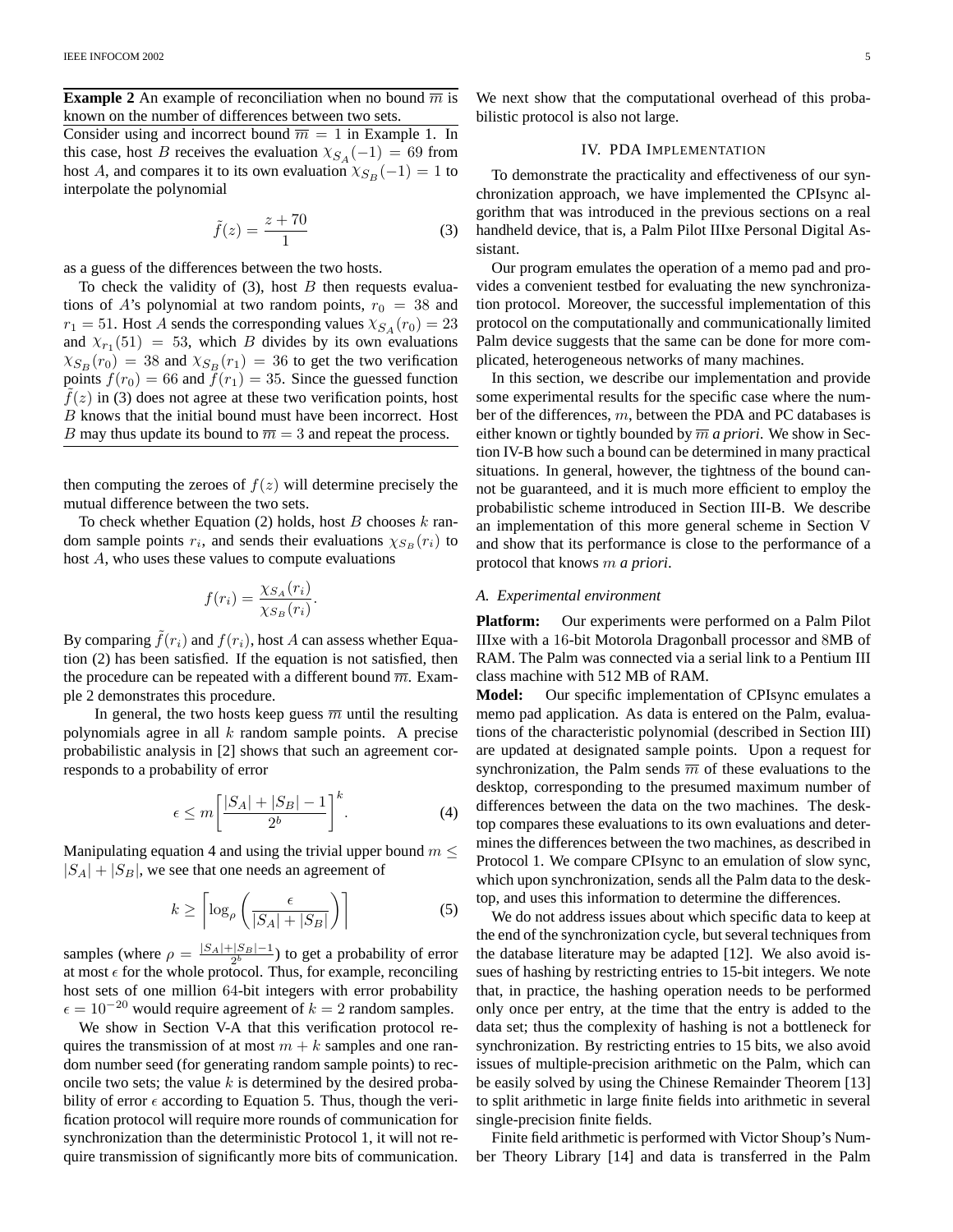



Fig. 6. A comparison of CPIsync and slow sync demonstrating the superiority of CPIsync for growing sets of data with a fixed number of differences (*i.e.* 101) between them.

Database File format. This data is converted to data readable by our Palm program using [15].

**Metrics and Measurements:** The two key metrics used in comparing CPIsync to slow sync are *communication* and *time*. Communication represents the number of bytes sent by each protocol over the link. For this metric, no experiments are needed as we have shown analytically that CPIsync will upload only  $\overline{m}$  entries from the PDA, while slow sync will require the transfer of all the Palm entries. On the down link from the PC to the PDA, both protocols will transmit the same updates.

The time required for a synchronization to complete (*i.e.* the latency) is probably the most important metric from a user's point of view. For slow sync, the dominant component of the latency is the data transfer time, whereas for CPIsync the computation time generally dominates. Our experiments compare the latencies of CPIsync and slow sync in various scenarios. The synchronization latency is measured from the time at which the Palm begins to send its data to the PC until the time at which the PC determines all the differences between the databases. The results presented in the next section represent averages over 10 identical experiments.

**Results:** Figure 6 depicts the superior scalability of CPIsync over slow sync. In this figure, we have plotted the time used by each synchronization scheme as a function of data set size for a fixed number of differences between data sets.

It is clear from the resulting graphs that slow sync is markedly non scalable: the time taken by slow sync increases linearly with the size of the data sets. CPIsync, on the other hand, is almost independent of the data set sizes. Comparing Figure 4 to Figure 6 we observe that the qualitative behavior of CPIsync is similar to that of fast sync. The remarkable property of CPIsync is that it can be employed in any synchronization scenario, regardless of context, whereas fast sync is employed only when the previous synchronization took place between the same PC and the same PDA.

In Figure 7, we compare the performance of CPIsync to slow sync for data sets with fixed sizes but increasing number of differences. As expected, CPIsync performs significantly better





Fig. 7. A comparison of CPIsync and slow sync for sets having 10, 000 elements. The synchronization time is plotted as a function of the number of differences between the two sets.

than slow sync when the two reconciling sets do not differ by much. However, as the number of differences between the two sets grows, the computational complexity of CPIsync becomes significant. Thus, there exists a threshold where wholesale data transfer (*i.e.* slow sync) becomes a faster method of synchronization; this threshold is a function of the data set sizes as well as the number of differences between the two data sets. For the 10, 000 records depicted in the figure, this threshold corresponds to roughly 1, 200 differences.

By preparing graphs like Figure 7 for various different set sizes, we were able to produce a regression with a coefficient of determination [16] almost 1 that analytically models the performance of slow sync and CPIsync; the resulting threshold values are listed in Table I. Based on our theoretical development, the regression for slow sync is obtained by fitting the data to a linear function that depends only on the data set size, whereas for CPIsync the regression is obtained by fitting the data to a cubic polynomial that depends only on the number of differences. With such analytical models, we can determine a threshold for any given set size and number of differences between hosts, as illustrated by Figure 8.

Note that in a Palm PDA application like an address book or memo, changes between concurrent synchronizations typically involve only a small number of records. For such applications, CPIsync will usually be much faster than slow sync.

#### *B. Determining an upper bound*

The implementation of CPIsync described in the previous sections requires knowledge of a tight upper bound,  $\overline{m}$ , on the number of differing entries. One simple method for obtaining such a bound involves having both host  $A$  and host  $B$  count the number of modifications to their data sets since their last common synchronization. The next time that host  $A$  and host  $B$  synchronize, host  $A$  sends to host  $B$  a message containing its number of modifications, denoted  $\overline{m}_A$ . Host B computes its corresponding value  $\overline{m}_B$  so as to form the upper bound  $\overline{m} = \overline{m}_A + \overline{m}_B$  on the total number of differences between both hosts. Clearly, this bound  $\overline{m}$  will be tight if the two hosts have performed mutually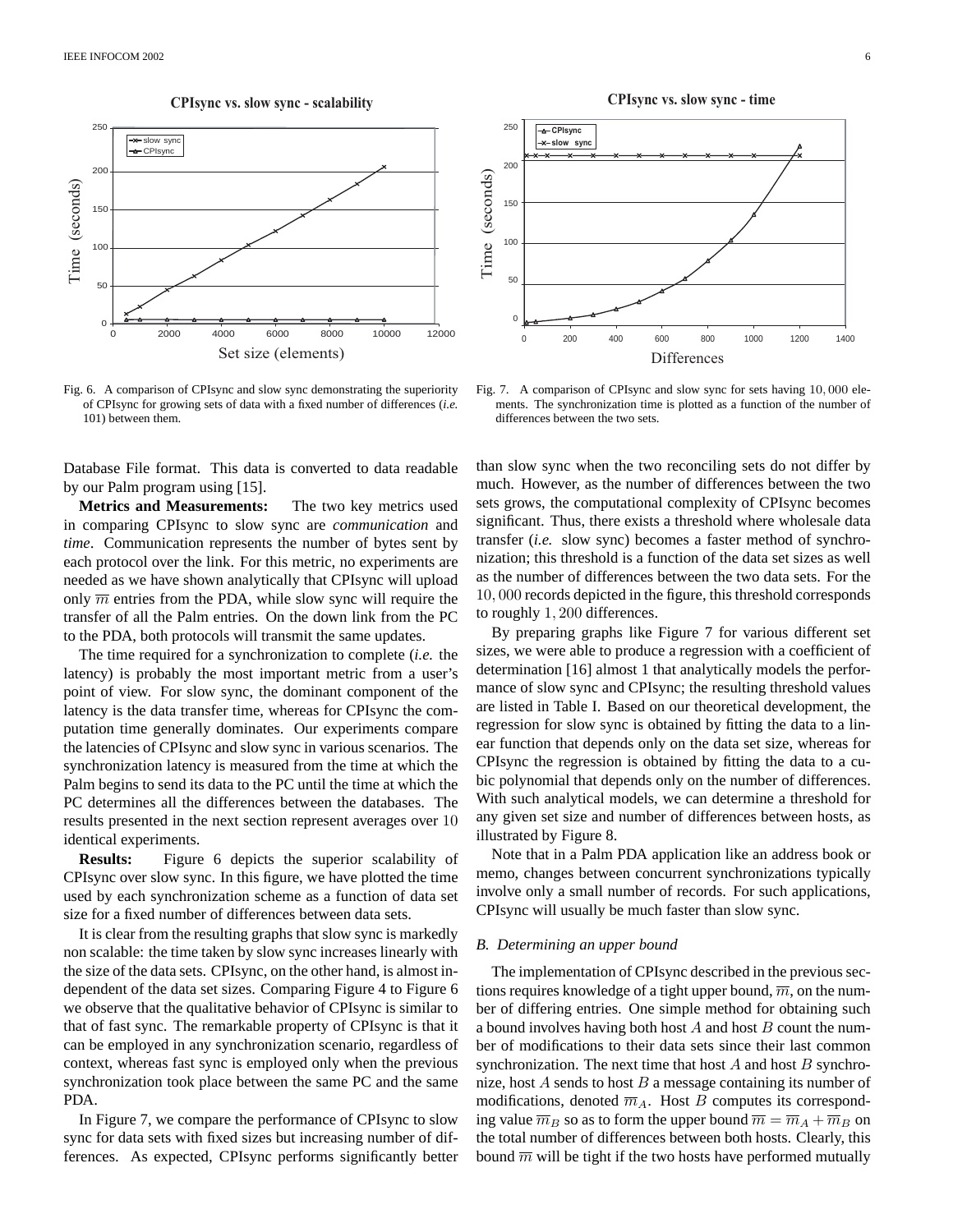| <i>Differences</i> |
|--------------------|
| 175                |
| 253                |
| 431                |
| 620                |
| 727                |
| 899                |
| 1177               |
|                    |

TABLE I THRESHOLD VALUES AT WHICH CPISYNC REQUIRES THE SAME AMOUNT OF TIME AS SLOW SYNC.

exclusive modifications. However, it may be completely off if the hosts have performed exactly the same modifications to their respective databases. This may happen if, prior to their own synchronization, both hosts  $A$  and  $B$  synchronized with a third host C, as in Figure 5. Another problem with this method is that it requires maintaining separate information for each host with which synchronization is performed; this may not be reasonable for larger networks. Thus, the simple method just described will be rather inefficient for some applications.

In the next section, we describe a probabilistic scheme that can determine a much tighter value for  $\overline{m}$ . This application is of fundamental importance because it allows CPIsync to achieve performance equivalent to fast sync in a general setting.

# V. PRACTICAL EVALUATION OF THE PROBABILISTIC **SCHEME**

The probabilistic scheme introduced in Section III-B can be implemented in various ways depending on the metric of interest. In this section, we propose two implementations based on the optimization of two different metrics.

## *A. Communication optimization*

In one case, we may consider optimizing our implementation of the probabilistic scheme with respect to the amount of *communication* needed for reconciliation. It turns out that we can synchronize a PDA and a PC that differ in  $m$  entries by sending at most  $m + k$  characteristic polynomial evaluations, where k is a small constant (see Section III-B).

Such a scheme can be implemented as follows: First the PDA sends to the PC evaluations of its own characteristic polynomial at a small number of pre-determined sample points and at k additional (different) random sample points. The former points are used to interpolate a rational function, corresponding to a guess of the differences between the two machines, and the latter points are used to verify the correctness of this guess. If the verification succeeds, then the synchronization is complete. On the other hand, if the verification fails, then the PC collects all the sample points seen so far into a guess of the differences between the two machines while at the same time requesting  $k$  additional random evaluations from the PDA to confirm this new guess. This procedure is iterated until verification succeeds, at which point synchronization is complete. Since  $m$  evaluations will necessarily be enough to completely determine up to



Fig. 8. A graph comparing slow sync and CPIsync for databases with varying numbers of records and with varying numbers of differences between databases. The patterned line depicts the threshold curve at which slow sync and CPIsync require the same amount of time to complete.

 $m$  differences, verification will necessarily succeed after at most  $m + k$  transmissions.

#### *B. Latency optimization*

In a second case, we may consider optimizing our implementation for the purposes of minimizing the *latency* of our schemes (*i.e.* the overall time needed for synchronization). We thus propose a general probabilistic scheme whose completion time is at worst a constant  $\alpha$  times larger than the time needed to synchronize two hosts when the number of differences between them is known *a priori*. This probabilistic scheme retains one of the essential properties of its deterministic counterpart: the synchronization latency depends chiefly on the number of differences between hosts. We prove that  $\alpha = 4$  is an optimal bound for this scheme and show how to achieve it.

Our approach to this optimization relies in part on the data from Figure 7, reproduced in Figure 9. In the latter figure, we fit our data to a polynomial regression that interpolates the latency of CPIsync as a function of the number of differences  $m$ between two hosts. Since an exact value for  $m$  is not known at the start, the PDA and PC start with an initial guess  $\overline{m}_1$  for an upper bound on  $m$ . In Figure 9, this initial guess corresponds to the value  $\overline{m}_1 = 11$ , which corresponds to a verification time of  $t_1 = 3.65$  seconds. If verification fails for this guess, then we update our bound to the value  $\overline{m}_2$  that corresponds to a verification time that is  $\delta$  times larger than for  $\overline{m}_1$  differences (*i.e.*  $t_2 = \delta t_1$ ). In the case of Figure 9, we have chosen  $\delta = 2$  giving  $\overline{m}_2$  = 151 and  $t_2 \approx 7.29$  seconds. At each iteration we guess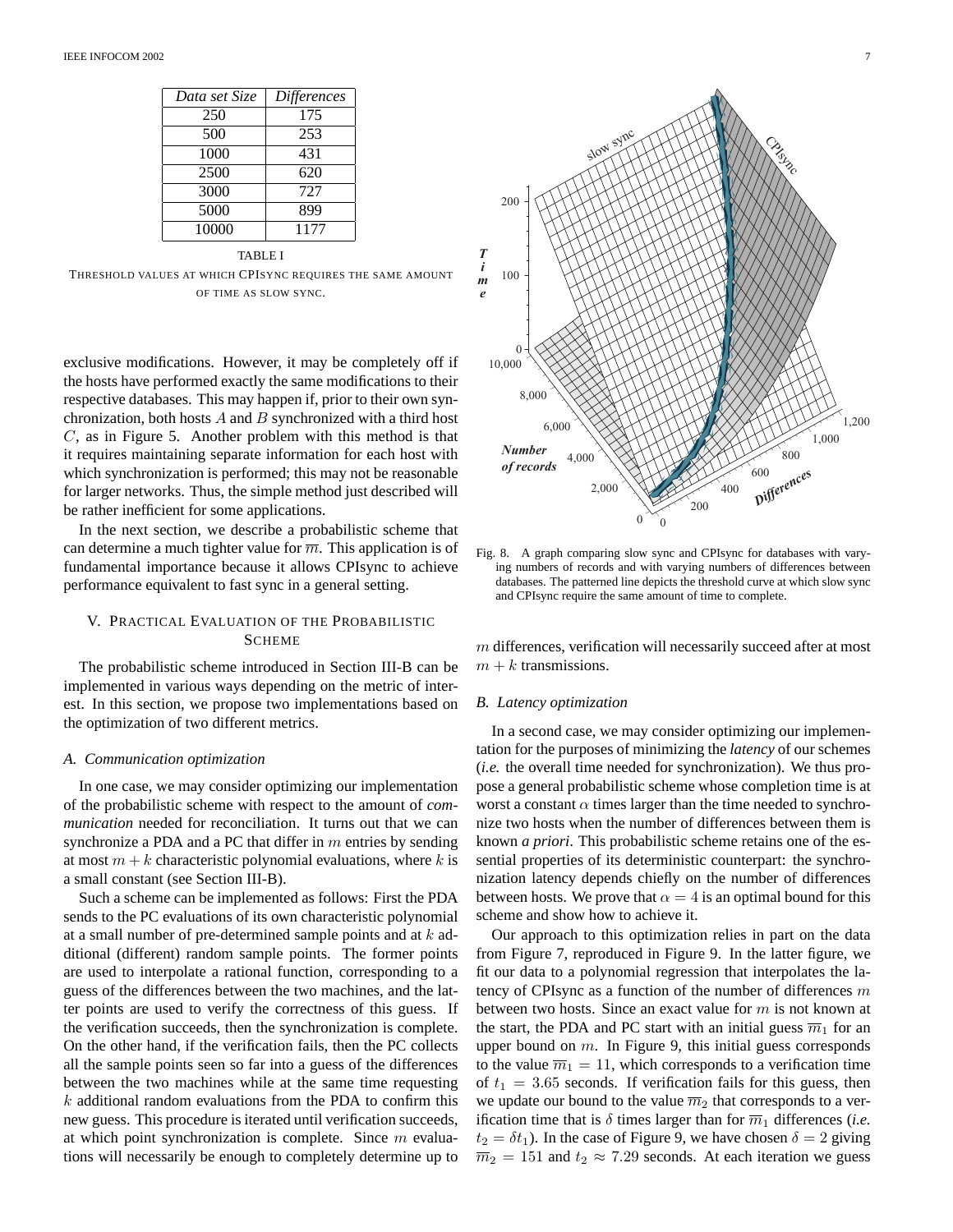

Fig. 9. A model of the approach used to optimize the latency of synchronization when no bound is known on the number of differences between data sets.

the bound  $\overline{m}_i$  that corresponds to a verification time  $t_i = \delta t_{i-1}$ . We continue until verification succeeds for some guessed bound  $\overline{m}_n$  requiring verification time  $t_n = \delta^{n-1} t_1$ .

**Claim 1** *The latency-optimizing probabilistic scheme takes at most*  $\alpha(\delta) = \delta^2/(\delta - 1)$  *times longer than a deterministic scheme with an* a priori *knowledge of the actual number of differences.*

**Proof:** Denote by  $T^*(m)$  the synchronization latency when m is known *a priori*, and by  $T(m)$  the synchronization latency required by this probabilistic scheme. Furthermore, denote by  $t_i$  the time needed for the *i*-th verification round in which  $\overline{m}_i$ differences are guessed between the two hosts.

Suppose that a correct upper bound,  $\overline{m}_n \geq m$ , is obtained first at the *n*-th iteration, for  $n > 1$ . The total synchronization time required for the probabilistic scheme is then simply the sum of a geometric progression

$$
T(m) = t_1 + \ldots + t_n = t_1 + \delta t_1 + \ldots + \delta^{n-1} t_1 = \frac{\delta^n - 1}{\delta - 1} t_1.
$$

Note that  $T^*(m) \ge t_{n-1} = \delta^{n-2} t_1$ , since  $\overline{m}_n$  is assumed to be the *first* correct upper bound m. We thus obtain

$$
\frac{T(m)}{T^*(m)} \ge \frac{\delta^n - 1}{(\delta - 1)\delta^{n-2}}, \quad \text{for all } n > 1.
$$
 (6)

It is easy to check that the right hand side of (6) is maximized when  $n \to \infty$ , meaning that  $T/T^* \geq \delta^2/(\delta - 1)$ .

By examining the derivative of  $\alpha(\delta)$  with respect to  $\delta$ , one finds that this function attains a minimum value at  $\delta = 2$ , leading to an optimal ratio of  $\alpha(2) = 4$ . Thus, the best policy for this scheme is to double the verification time at each iteration.

Figure 10 illustrates the performance of this probabilistic scheme compared to that of the deterministic scheme. Note that the probabilistic results remain within the guaranteed factor 4 of the corresponding deterministic results.

**Probablistic scheme vs. deterministic scheme**



Fig. 10. A comparison of the probabilistic scheme with no known bound  $\overline{m}$  to the deterministic scheme with a given value of  $m$ .

# VI. RELATED WORK

The general problem of data synchronization has been studied from different perspectives in the literature.

From a database perspective, the concept of disconnected operation, in which hosts can independently operate and subsequently synchronize, was established by the CODA file system [17]. The general model proposed in [17] is similar to the models used by several current mobile computing systems, including some PDAs.

The management of replicated, distributed, databases requires the development of sophisticated algorithms for guaranteeing data consistency and for resolving conflicting updates. Several architectures, such as BAYOU [18], ROAM [19], and DENO [20] have been proposed to address these important problems. We consider CPIsync to be complementary to these architectures. The CPIsync methodology permits the efficient determination of the differences between databases, while the mentioned architectures can be used to resolve which data to keep or to update once the differences are known.

The analysis of PDA synchronization protocols from the perspective of scalability of communications, as considered in this paper, is a relatively new area of research. The most closely related work we have found in the literature is the EDISON architecture proposed in [21]. This architecture relies on a centralized, shared server with which all hosts synchronize. The server maintains an incremental log of updates so that the hosts can always use fast sync instead of slow sync. Unlike CPIsync, this architecture is not designed for the general case where a device may synchronize with any other device on a peer-to-peer basis. In general, a distributed architecture based on peer-to-peer synchronization provides much better network performance, in terms of robustness and scalability, than a centralized architecture [18–20].

From an information-theoretic perspective, synchronization can also be modeled as a traditional error-correction problem. In this case, host  $B$  can be thought to have a corrupted copy of a database held by host A. When the corruptions are *non-destructive*, meaning that the corruptions only change data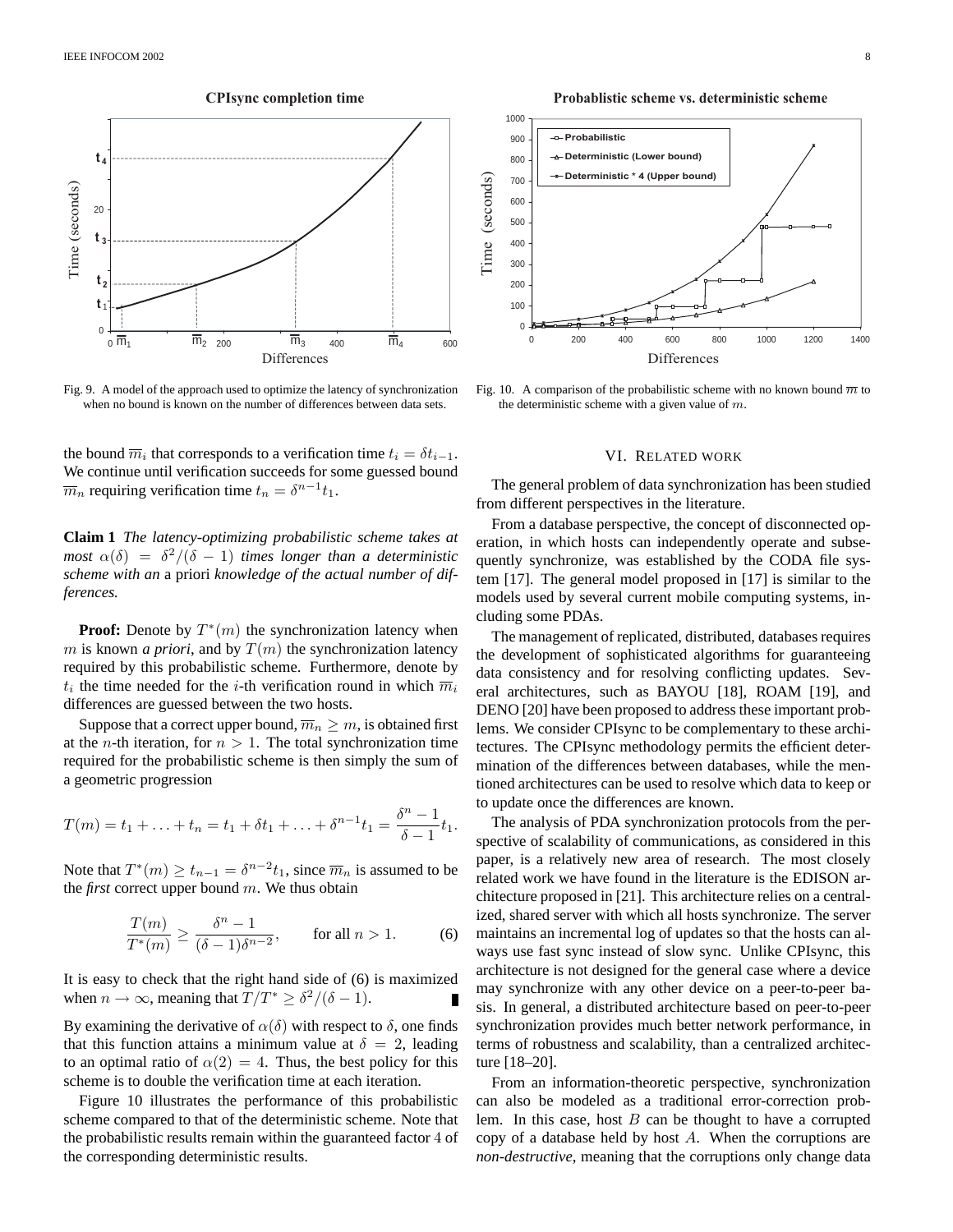rather than adding new data or deleting old data, the problem of synchronizing the two databases is precisely the classical problem of error-correction [22]. Many sources [23–27] have addressed synchronization of such non-destructively corrupted databases. A more recent work [28] makes a direct link to coding theory by using a well-known class of good codes known as Reed-Solomon codes to affect such synchronizations.

However, the applications that we address in this work do not conform to this simplified synchronization model. It is generally not the case that database differences for mobile systems can be modeled as non-destructive corruptions. Instead, we need to allow for data to be added or deleted from anywhere within a database, as happens practically. Several sources [29, 30] have studied extended synchronization models in which the permitted corruptions include insertions, deletions, and modifications of database entries. Recently, Cormode, Paterson, Sahinhalp, and Vishkin [31] provided a probabilistic solution for such synchronization when a bound on the number of differences is known. However, all these algorithms assume a fundamental ordering of the host data. Thus, they synchronize not only the database contents, but also the order of the entries within each database. For example, a synchronization of the sets  $\{1,3,5\}$  with  $\{3,5,1\}$ would result in {1,3,5,1} because order is considered significant.

In fact, many applications [5, 7–9, 32, 33] do not require both the synchronization of order and the synchronization of content, and the proposed synchronization technique takes advantage of this fact. For example, when synchronizing two address books, only the contact information for each entry needs to be communicated and not the location of the entry in the address book.

## VII. CONCLUSION

In this paper, we have shown that the current performance of PDA synchronization schemes can be tremendously improved through the use of sophisticated computational methods [2, 3]. We have described, analyzed, and implemented a novel algorithm, termed CPIsync, for fast and efficient PDA synchronization. Our implementation demonstrated that it is possible to synchronize remote systems in a scalable manner, from the perspective of communication bandwidth and latency.

Specifically, we have shown that two hosts can deterministically reconcile their data in a real environment with a communication complexity depending only on the number of differences between the them, provided that they have good bound on this number of differences. We demonstrated the use of a probabilistic scheme for the cases where such a bound is not available. The accuracy of this probabilistic method can be made as good as desired, and its communication complexity is within an additive constant of the deterministic scheme that is supplied with the exact number of differences between both host sets.

Using analytical modeling, we also showed that the latency of this probabilistic scheme can be designed to be within a factor of 4 of the latency for the deterministic scheme. Thus, even without a knowing the number of differences between them, two hosts can reconcile with both a communication and latency that depends only on this number of differences. We presented experimental evidence of this phenomenon, demonstrating that, in most reasonable scenarios, CPIsync is substantially faster than the current reconciliation scheme implemented on the Palm

#### PDA.

The CPIsync algorithm described in the paper is suitable not only for the specific application to PDAs, but also to any general class of problems where the difference in the data sets being reconciled is relatively small compared to the overall size of the data sets themselves. We believe that this scalable architecture will be essential in maintaining consistency in large networks.

#### ACKNOWLEDGMENTS

The authors are grateful to Yaron Minsky for stimulating discussions and Felicia Trachtenberg for statistical advice.

# **REFERENCES**

- [1] "Palm developer on-line documentation," http://palmos/dev/tech/docs.
- [2] Y. Minsky, A. Trachtenberg, and R. Zippel, "Set reconciliation with nearly optimal communication complexity," Tech. Rep. TR1999-1778, TR2000- 1796,TR2000-1813, Cornell University, 2000.
- [3] Y. Minsky, A. Trachtenberg, and R. Zippel, "Set reconciliation with nearly optimal communication complexity," in *International Symposium on Information Theory*, June 2001, p. 232.
- [4] "Frontline test equipment," http://www.fte.com.
- [5] R.A. Golding, *Weak-Consistency Group Communication and Membership*, Ph.D. thesis, UC Santa Cruz, December 1992, Published as technical report UCSC-CRL-92-52.
- [6] M. Harchol-Balter, T. Leighton, and D. Lewin, "Resource discovery in distributed networks," in *18th Annual ACM-SIGACT/SIGOPS Symposium on Principles of Distributed Computing*, Atlanta, GA, May 1999.
- [7] R. van Renesse, "Captain cook: A scalable navigation service," In preparation.
- [8] R. van Renesse, Y. Minsky, and M. Hayden, "A gossip-style failure detection service," in *Middleware '98: IFIP International Conference on Distributed Systems Platforms and Open Distributed Processing*, Nigel Davies, Kerry Raymond, and Jochen Seitz, Eds. 1998, pp. 55–70, Springer Verlag.
- [9] K. Guo, M. Hayden, R. van Renesse, W. Vogels, and K. P. Birman, "GSGC: An efficient gossip-style garbage collection scheme for scalable reliable multicast," Tech. Rep., Cornell University, December 1997.
- [10] M. Karpovsky, L. Levitin, and A. Trachtenberg, "Data verification and reconciliation with generalized error-control codes," *39th Annual Allerton Conference on Communication, Control, and Computing*, July 2001.
- [11] M. Karpovsky, L. Levitin, and A. Trachtenberg, "Data verification and reconciliation with generalized error-control codes," *IEEE Trans. on Info. Theory*, 2001, submitted.
- [12] A. Silberschatz, H.F. Korth, and S. Sudarshan, *Database System Concepts*, McGraw-Hill, third edition, 1999.
- [13] T.H. Cormen, C.E. Leiserson, and R.L. Rivest, *Introduction to Algorithms*, MIT Press, 1990.
- [14] V. Shoup, "NTL: A library for doing number theory," http://shoup.net/ntl/.
- [15] "Pilot PRC-Tools," http://sourceforge.net/projects/prc-tools/.
- [16] S. Weisberg, *Applied Linear Regression*, John Wiley and Sons, Inc., 1985.
- [17] J. J. Kistler and M. Satyanarayanan, "Disconnected operation in the coda file system," *ACM Transactions on Computer Systems*, vol. 10, no. 1, pp. 3–25, 1992.
- [18] D. B. Terry, M. M. Theimer, K. Petersen, A. J. Demers, M. J. Spreitzer, and C. H. Hauser, "Managing update conflicts in bayou, a weakly connected replicated storage system," in *Proceedings of the 15th Symposium on Operating Systems Principles*, Copper Mountain Resort, Colorado, December 1995, ACM, number 22, pp. 172–183.
- [19] D. Ratner, G. J. Popek P. Reiher, and R. Guy, "Peer replication with selective control," in *MDA '99, First International Conference on Mobile Data Access*, Hong Kong, December 1999.
- [20] U. Cetintemel, P. J. Keleher, and M. Franklin, "Support for speculative update propagation and mobility in deno," in *The 22nd International Conference on Distributed Computing Systems*, 2001.
- [21] M. Denny and C. Wells, "EDISON: Enhanced data interchange services over networks," May 2000, class project, UC Berkeley.
- [22] F.J. MacWilliams and N.J.A. Sloane, *The Theory of Error-Correcting Codes*, North-Holland Publishing Company, New York, 1977.
- [23] J.J. Metzner and E.J. Kapturowski, "A general decoding technique applicable to replicated file disagreement location and concatenated code decoding," *IEEE Transactions on Information Theory*, vol. 36, pp. 911–917, July 1990.